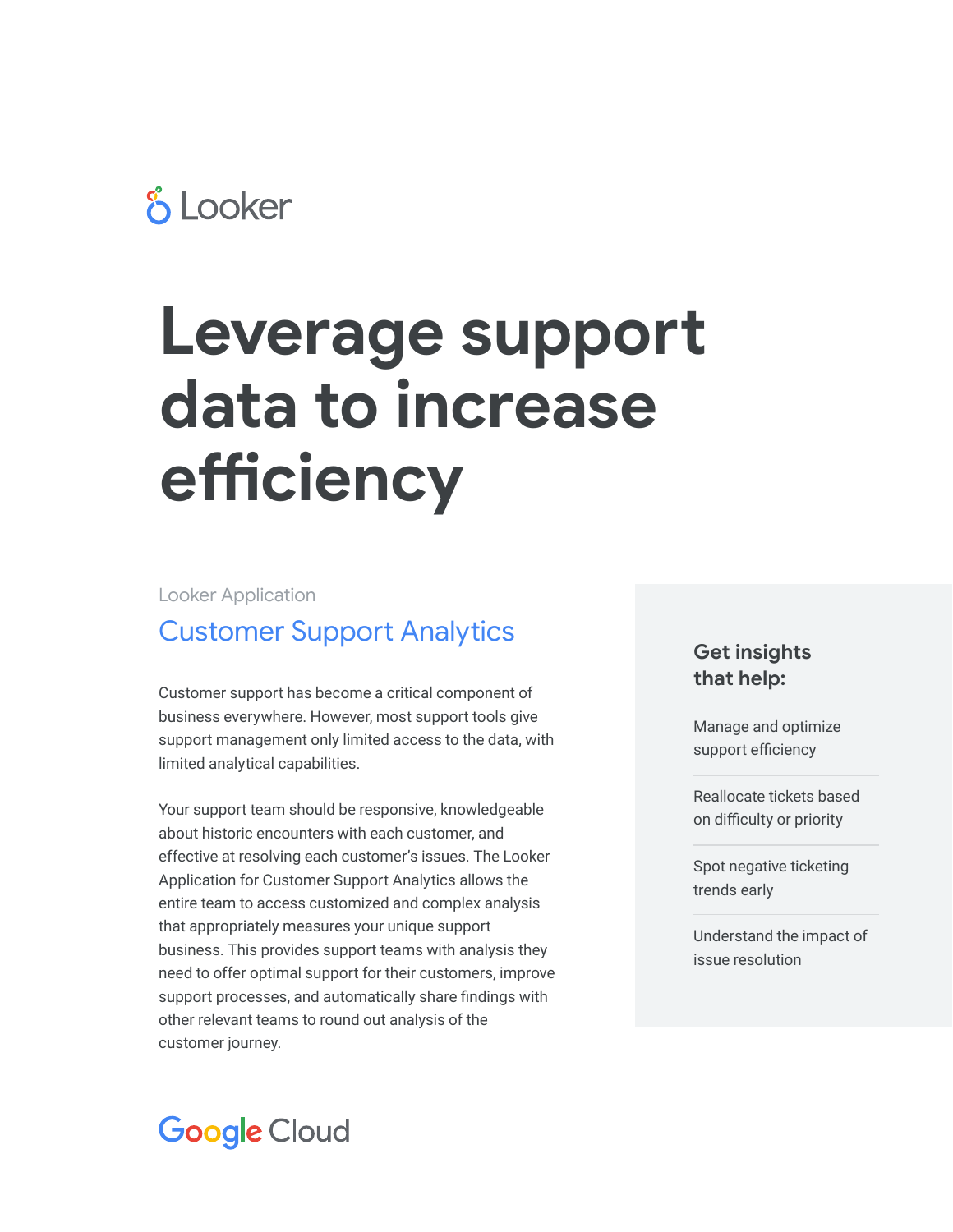## Pick and choose from these dashboards for your specific business needs

**Support Command Center Module** 

#### **Gain Real-Time Insights**

Get a holistic view of support performance, assess ticket severity to better prioritize tickets, **CONTROLLER THE COMPLETED FOR STATE** and easily spot ticketing trends early.



#### Agent Comparison Module **Allocate Resources Efficiently**

Monitor and improve your team's performance, identify opportunities for training,  $\alpha$ tueede, identifikk and understand how different support processes change product usage.



## **Google Cloud**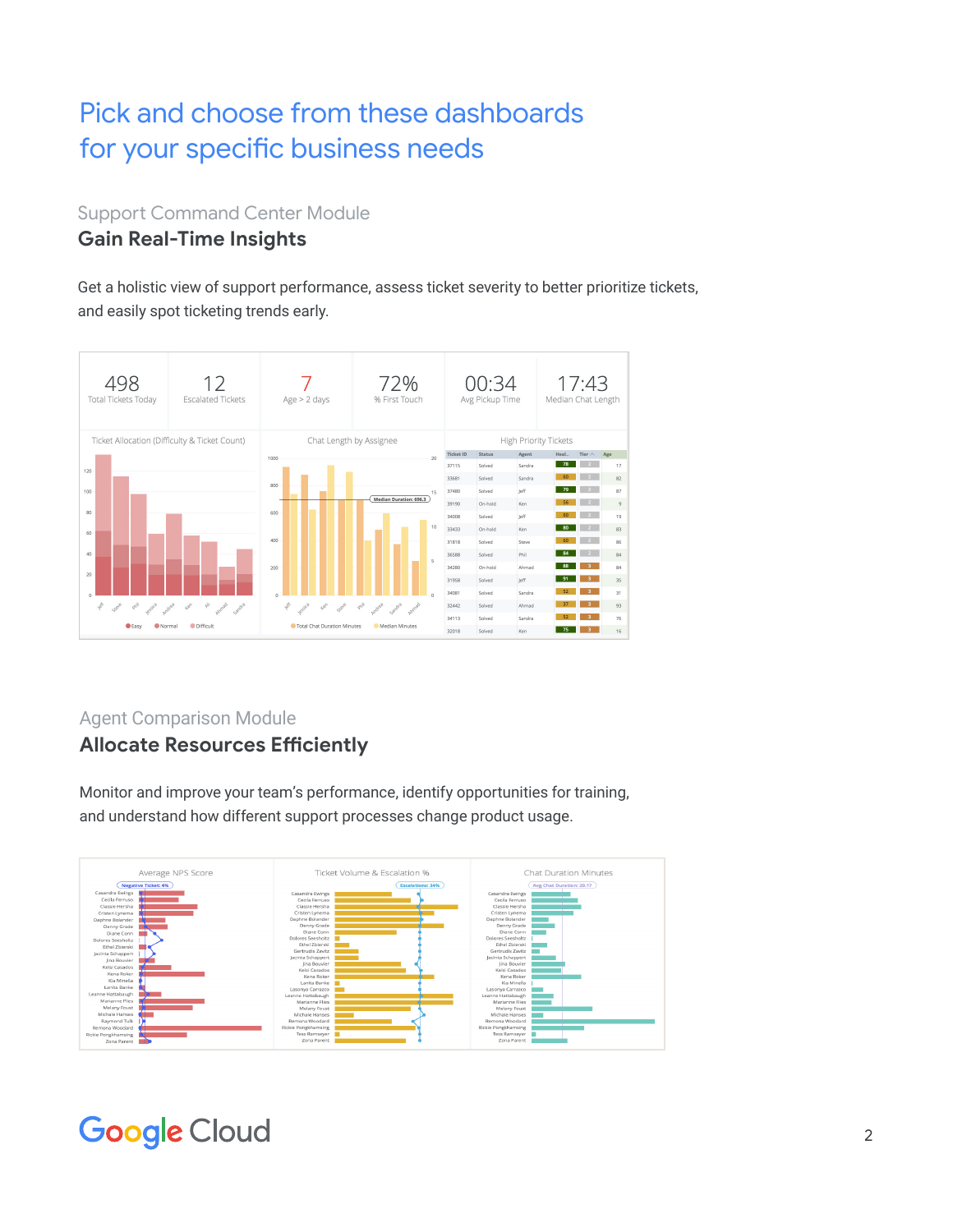#### Pick and choose from these dashboards for your specific business needs **Pick and choose from these dashboards for your specific business needs**

Customer Experience Module

#### **Get a Complete Picture**

Quickly understand each customer's experience with your support process, and see how all previous interactions impacted their happiness and product usage.

| Support Ticket History |                        |                      |              |                        |                    |          |                      |                      |
|------------------------|------------------------|----------------------|--------------|------------------------|--------------------|----------|----------------------|----------------------|
| <b>Ticket ID</b>       | <b>Chat Start Date</b> | <b>Chat End Date</b> | Name         | <b>Assignee Avatar</b> | <b>Ticket Type</b> | Tone     | <b>Response Time</b> | <b>Chat Duration</b> |
| 37350                  | 2016-04-01             | 2016-04-01           | M Joy Yang   |                        | <b>Bug</b>         | neutral  | 15                   | 49                   |
| 37220                  | 2016-03-30             | 2016-03-30           | M Joy Yang   | $\mathbb{R}$           | <b>Bug</b>         | neutral  | 9                    | 41                   |
| 36040                  | 2016-03-17             | 2016-03-17           | MAnthony Lai |                        | One off - Short    | neutral  | 28                   | 50                   |
| 34806                  | 2016-03-04             | 2016-03-04           | M Jin Yan    | R                      | <b>Bug</b>         | neutral  | 14                   | 34                   |
| 33902                  | 2016-02-23             | 2016-02-23           | M Jin Yan    |                        | One off - Short    | positive | 15                   | 29                   |
| 33066                  | 2016-02-12             | 2016-02-12           | M Joy Yang   | 2                      | One off - Long     | neutral  | 12                   | 52                   |
| 31787                  | 2016-01-28             | 2016-01-28           | M Joy Yang   |                        | One off - Short    | neutral  | 15                   | 19                   |
| 28994                  | 2015-12-16             | 2015-12-16           | M Joy Yang   |                        | One off - Short    | neutral  | 20                   | 88                   |
| 29016                  | 2015-12-16             | 2015-12-16           | M Joy Yang   |                        | Linked to Article  | neutral  | 30                   | 91                   |
|                        |                        |                      |              |                        |                    |          |                      |                      |

## **Google Cloud**